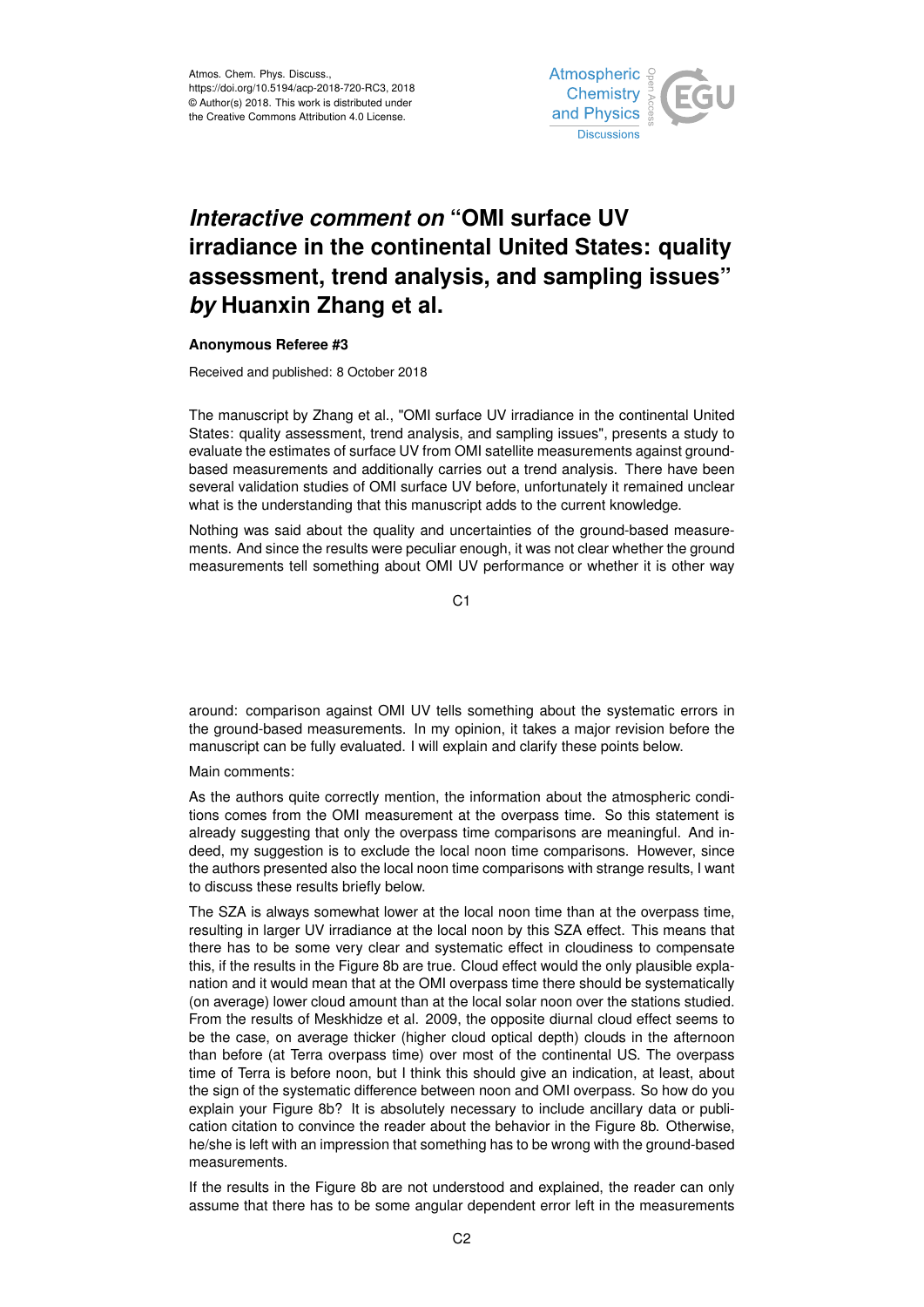to cause this. And indeed, there was no single word about the uncertainty of the ground-based measurements. The reference to Lantz et al. 1999 was just given, without any further discussion. So please explain in detail the corrections applied. The correction should be ozone and SZA dependent, as they discuss in Lantz et al. 1999. From where you take the ozone values for the correction? How often the reference is calibrated? How often these instruments participate in inter-comparison campaigns? I think it would be an informative plot to show also the typical correction factor, plotted as a function of SZA, for two very different ozone amounts. The angular calibration is also a function of cloudiness, so please discuss in detail how it is included in the correction of ground-based measurements.

Currently the trend analysis part does not offer anything consistent. For the careful reader, the main message seems to be that the ground-based measurements result in both negative and positive trends, no matter how the data are selected, and even for stations that are almost side by side. So perhaps this trend analysis could be also excluded, or the authors explain what is the consistent message it brings. For instance, let's take a look at the East coast of US, some sites give slightly negative trend (13b), the southern most shows a positive trend. If one studies Zhang et al. 2017 in detail, it is clear that there is no AAOD trend in this region, while there is a negative trend in AOD (from OMI, but also from other instruments). So one would assume slight positive trend in surface UV, but in the contrary there is negative trend in two sites.

The changes in AAOD alone cannot explain these trends, so it is absolutely important to consider the simultaneous changes in AOD as well. If one selects those regions from Zhang et al. 2017 where both AOD and AAOD (from OMI) shows positive change, then the most probable sites are Holtville, CA and Las Cruces, NM, where based on this change, one would assume to see negative change in surface UV. However, both stations show positive change. These are just two examples why I argue that in its current form, the manuscript fails to offer consistent and convincing message about the trend analysis. My two main comments might be linked: if the quality of the ground-

C3

based measurements is not sufficient and/or properly considered, then these issues might become visible both in the results shown in Figure 8b and also in the trend analysis. It can be also, that in any case, the signal is too weak to detect any meaningful trend, but if so, then the discussion and comparison against OMI AAOD is not justified.

Specific comments:

Line 364, you mention that the absorbing aerosols could be the reason for the OMI UV trend. It is not the likely reason, since the correction is taken from monthly climatology. So what did you mean?

Line 370, there is a better reference to Kinne et al. (Kinne et al. 2013 below).

Line 361, if you include 310nm, perhaps comparison to the 380nm trend would bring something useful, since it does not have any significant ozone absorption.

Table 3. If you used ordinary least squares for regression, please remember that it gives a systematically biased slope when there is uncertainty in x-axis. These numbers, slopes in particular, would be informative if the method for the regression is correct one. See Cantrell et al. 2009 or Pitkanen et al. 2016. Please explain the method that was used and the possible limitations.

## REFERENCES:

Cantrell, C. A.: Technical Note: Review of methods for linear least-squares fitting of data and application to atmospheric chemistry problems, Atmos. Chem. Phys., 8, 5477-5487, https://doi.org/10.5194/acp-8-5477-2008, 2008.

Kinne, S., D. O'Donnel, P. Stier, S. Kloster, K. Zhang, H. Schmidt, S. Rast, M. Giorgetta, T. F. Eck, and B. Stevens, MAC-v1: A new global aerosol climatology for climate studies, J. Adv. Model. Earth Syst., 5, 704–740, doi: 10.1002/jame.20035, 2013.

Meskhidze, N., Remer, L. A., Platnick, S., Negrón Juárez, R., Lichtenberger, A. M., and Aiyyer, A. R.: Exploring the differences in cloud properties observed